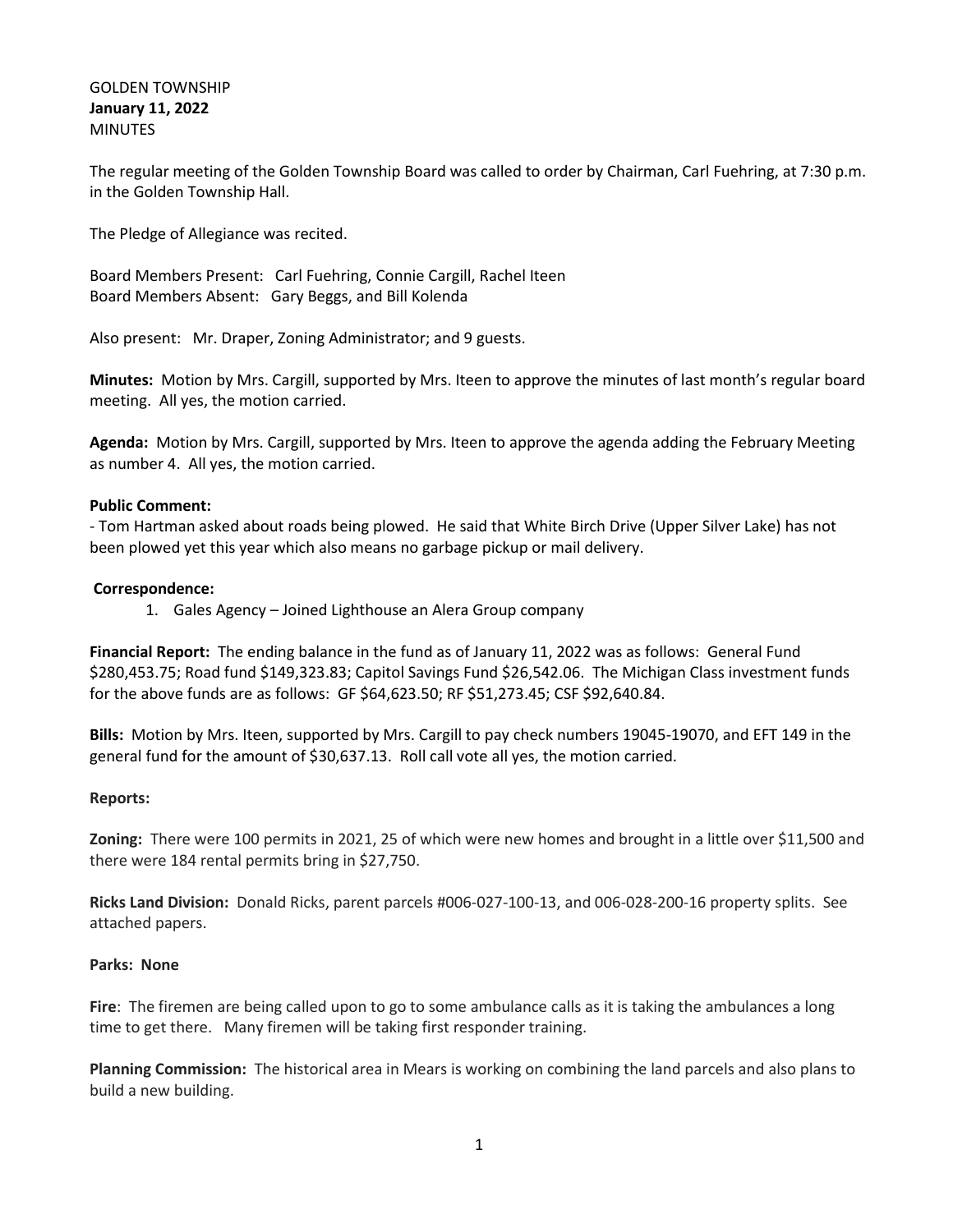**Road:** The road committee met to discuss the projects for next year and Mark Timmer is working on bids.

**Assessor:** As written, see attachment

**Old Business:** None

## **New Business:**

**Clean-up Day:** Motion by Mrs. Iteen, supported by Mrs. Cargill to approve May 21<sup>st</sup> for clean-up day and to approve Knight Transports bid for dumpsters. Roll call vote all yes, motion carried.

**Poverty Exemption:** Motion by Mrs. Iteen, supported by Mrs. Cargill to approve the Poverty Exemption Resolution as follows. Roll call vote all yes, motion carried.

## **PROCEEDINGS OF THE TOWNSHIP BOARD OF GOLDEN TOWNSHIP, OCEANA COUNTY, MICHIGAN**

At a regular meeting of the Township Board of Golden Township, Oceana County, Michigan Duly called and held on the 11<sup>th</sup> day of January 2022, there being present: Supervisor Fuehring, Clerk Iteen, Treasurer Cargill,

Absent: Trustees Beggs and Kolenda

The following resolution was offered:

# GOLDEN TOWNSHIP

# RESOLUTION NO. 2022-1

### A RESOLUTION ESTABLISHING POVERTY GUIDELINES FOR EXEMPTION FROM PROPERTY TAX CONTRIBUTIONS

**WHEREAS,** the adoption of guidelines for poverty exemptions is within the purview of the township board; and

**WHEREAS,** the homestead of persons who, in the judgment of the supervisor and board of review, by reason of poverty, are unable to contribute to the public charges is eligible for exemption in whole or part from taxation under Public Act 390, 1994(MCL 211.7u); and

**WHEREAS,** pursuant to PA 390 of 1994, Golden Township, Oceana County adopts the following guidelines for the supervisor and board of review to implement. The guidelines shall include but not be limited to the specific income and asset levels of the claimant and all persons residing in the household, including any property tax credit returns filed in the current or immediately preceding year;

To be eligible a person shall do all the following on an annual basis:

- 1) Be an owner of and occupy as a homestead the property for which an exemption is requested.
- 2) File a claim with the supervisor or board of review, accompanied by federal and state income tax returns for all persons residing in the homestead, including any property tax credit returns filed in the immediately preceding year or in a current year.
- 3) Produce a valid driver's license or other form of identification if requested.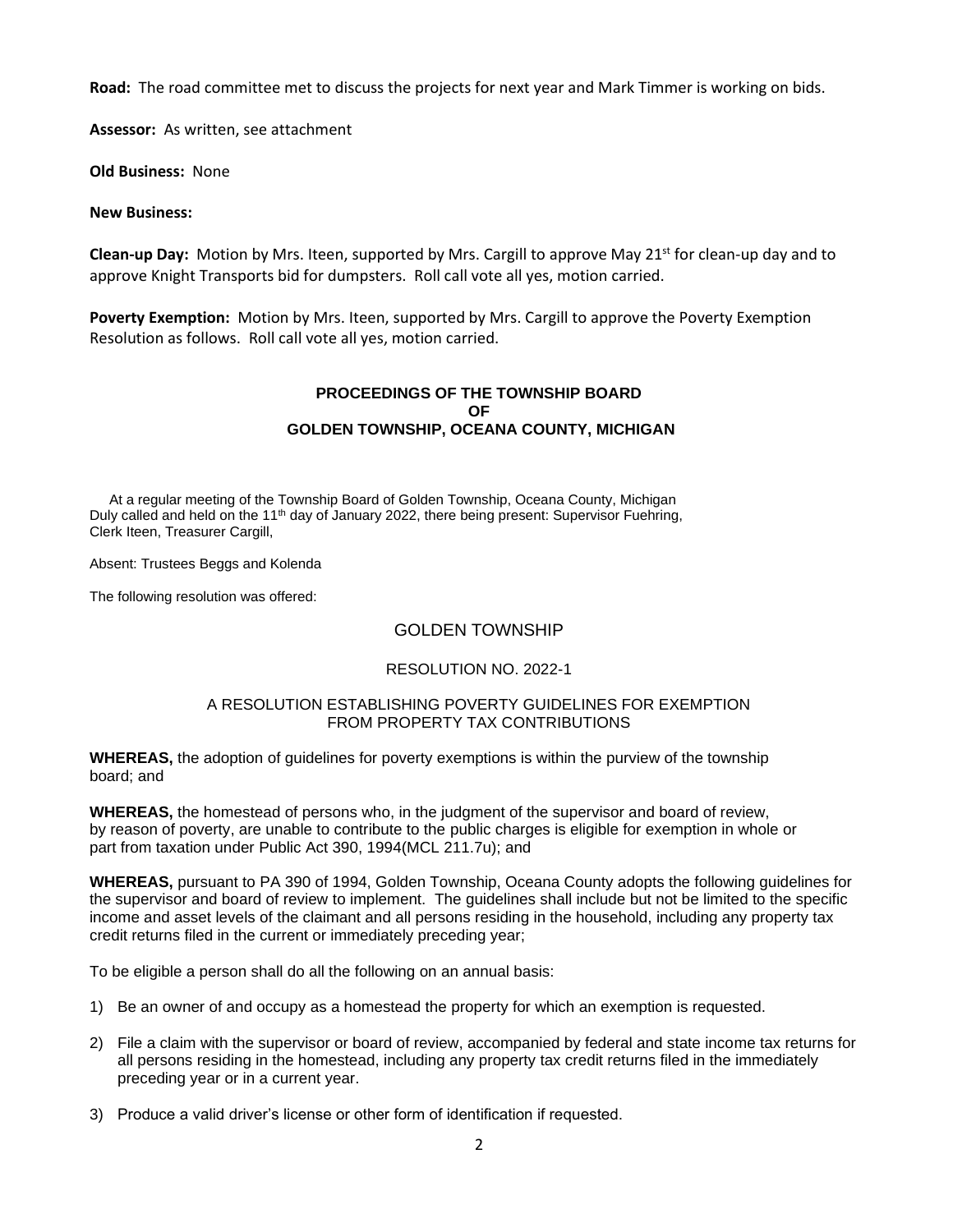- 4) Produce a deed, land contract, or other evidence of ownership of the property for which an exemption is requested, if requested.
- 5) Meet the federal poverty income standards as defined and determined annually by the United States Office of Management and Budget.
- 6) The application for an exemption shall be filed after January 1 but before the day prior to the last day of the board of review.

Poverty Exemption Resolution Cont'd:

- 7) The guidelines apply to individuals and not to corporations, partnerships, associations or trusts. In the event that a partnership, association, or co-owners apply, the guidelines apply to the total assets of all individuals involved.
- 8) The guidelines apply to both an owner of a life estate and all reminder interests together.
- 9) Several factors will be weighed in order to determine whether an applicant qualifies for an exemption. Factors analyzed will include the following:
	- A. Income levels
	- B. Total value of liquid assets
	- C. Total non-homestead real property
	- D. Total acreage owned
	- E. Non-essential personal property
	- F. Total value of all assets
	- G. Gifts made within 10 years
	- H. Employability
	- I. Retirement account value, IRA, 401K, etc.
	- J. Other factors suggesting an individual's worth, including but not limited to life insurance, businesses, lawsuits, judgments due, etc.
- 10) Total liquid assets must not exceed the value of \$10,000. Assets beneath \$10,000 shall be considered together with other factors in order to determine eligibility. Liquid assets shall be considered cash, unrestricted deposits and accounts, securities, bonds, promissory notes, stocks, and other similar type of assets.
- 11) Total non-homestead and non-qualified agricultural real property shall not exceed the value of \$10,000.
- 12) The non-essential personal property shall not exceed \$5,000. Non-essential personal property includes but is not limited to horses, snowmobiles, boats, motorcycles, jet skis, all terrain vehicles. The purpose of this factor is to exclude from poverty consideration those individuals who have purchased recreational, hobby or sporting property which is not related to essential needs.
- 13) Total net assets must not exceed \$50,000. Total net assets below \$50,000 shall be considered together with other factors in order to determine eligibility. The following are the poverty thresholds as of Dec. 31, 2021 for use in setting poverty exemption guidelines for 2021 assessments:

| <b>Size of Family Unit</b> | Annual<br><b>Household Income</b> |
|----------------------------|-----------------------------------|
|                            | \$12,880                          |
| 2                          | \$17,420                          |
| 3                          | \$21,960                          |
| 4                          | \$26,500                          |
| 5                          | \$31,040                          |
|                            | \$35,580                          |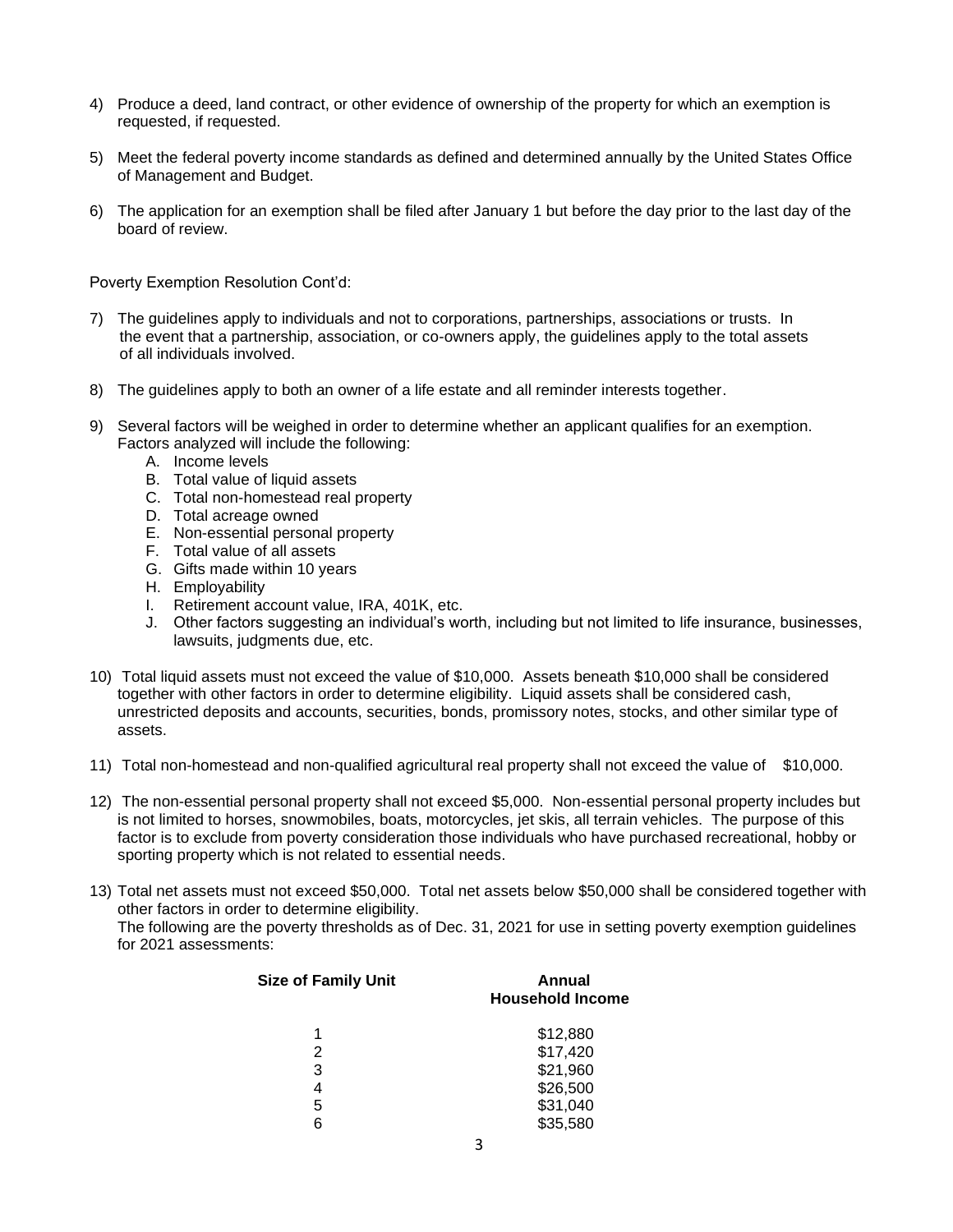|             | \$40,120 |  |
|-------------|----------|--|
| 8           | \$44,660 |  |
| For each    |          |  |
| additional  | \$4,540  |  |
| person, add |          |  |

Poverty Exemption Resolution Cont'd

- 14) The guidelines include employability of the individual applicants as well as other adults living in the residence. Factors here include but are not limited to attempts to find employment; physical, mental and experiential abilities, voluntary loss of employment or employment opportunities, etc.
- 15) The guidelines shall include an analysis of all gifts given by the applicants within ten (10) years. An applicant cannot divest him or herself of assets and then claim poverty. No fixed amount is set as a factor as each applicant must be handled on a case by case basis.
- 16) It is possible for an applicant to qualify under each separate factor but not qualify when all factors are considered together. The following are examples of how a combination of factors may disqualify a person:
	- A. An applicant has a total asset value of \$40,000 but gave away \$20,000 within the last ten years.
	- B. An applicant qualifies under income or asset factors but recently spent \$10,000 for a life insurance policy with his or her children as beneficiaries.

C. The applicant qualifies under the asset or income levels but voluntarily quit from a well-paying job. In addition to weighing the individual factors, the Board of Review and Supervisor shall evaluate all of the factors together in order to determine if the applicant is in a poverty condition.

**NOW, THEREFORE, BE IT HEREBY RESOLVED,** that the board of review shall follow the above stated policy and federal guidelines in granting or denying an exemption, unless the board of review determines that there are substantial and compelling reasons why there should be a deviation from the policy and federal guidelines and those are communicated in writing to the claimant.

The foregoing resolution offered by Board Member Rachel Iteen and supported by Board Member Connie Cargill. Upon Roll Call vote, the following voted:

Aye: Iteen, Cargill, Fuehring Nay: Absent: Beggs and Kolenda The supervisor declared the resolution adopted.

> \_\_\_\_\_\_\_\_\_\_\_\_\_\_\_\_\_\_\_\_\_\_\_\_\_\_\_ Rachel Iteen, Township Clerk

### CERTIFICATION

 I, the undersigned and duly qualified and acting clerk of the Golden Township, Oceana County, Michigan (the "Township") do hereby certify that the foregoing is a true and complete copy of a resolution adopted by the Township Board at a regular meeting held on January 11, 2022, the original of which is on file in my office and that public notice of said meeting was given pursuant to and in compliance with Act 267 of the Public Acts of Michigan of 1976, as amended.

**IN WITNESS THEREOF,** I have affixed by official signature this 12th day of January, 2022.

\_\_\_\_\_\_\_\_\_\_\_\_\_\_\_\_\_\_\_\_\_\_\_\_\_ Rachel Iteen, Township Clerk